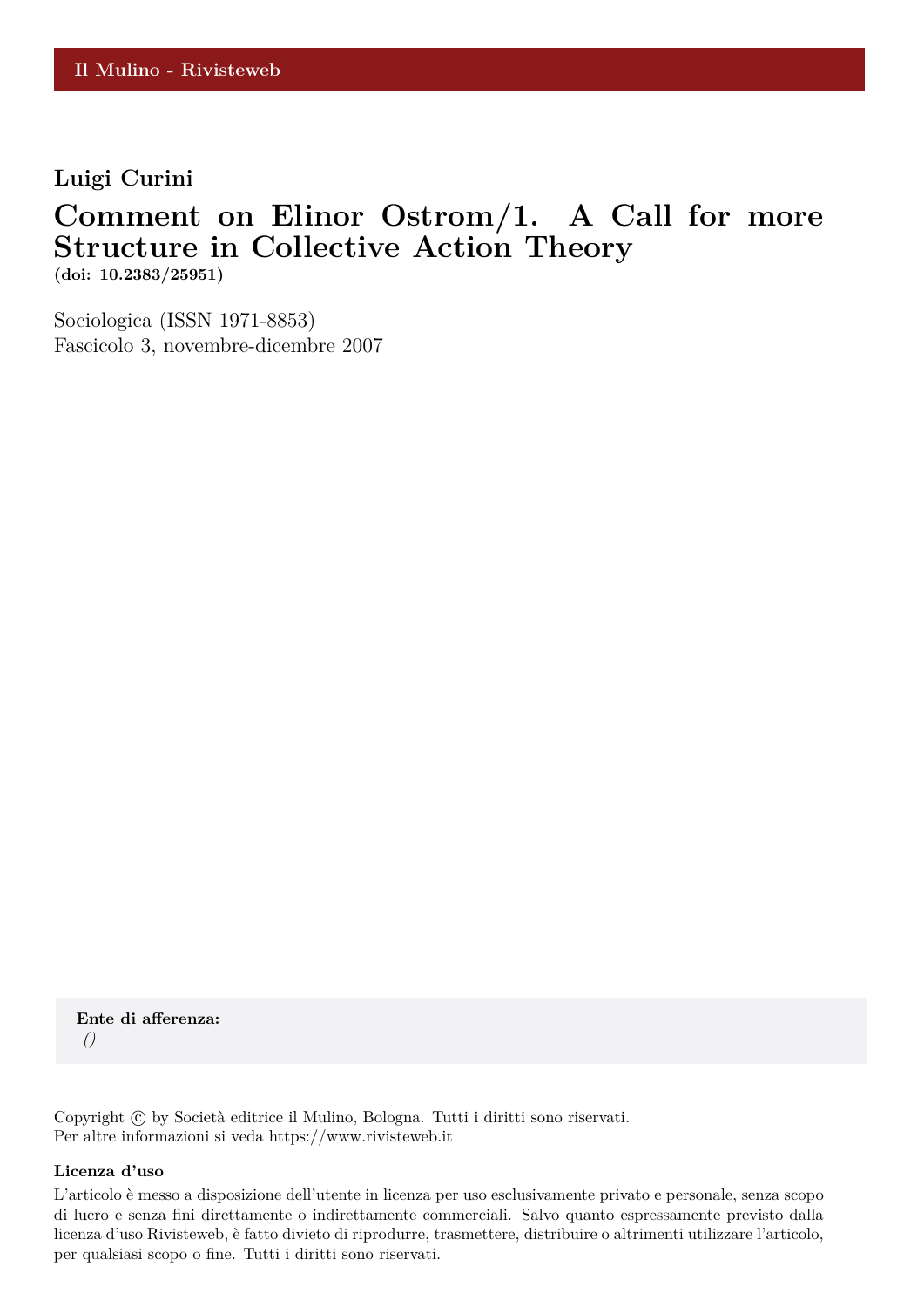# Comment on Elinor Ostrom/1 A Call for more Structure in Collective Action Theory

## *by* Luigi Curini

doi: 10.2383/25951

One thing that we can learn from Collective Action (CA) Theory (that is, from the various approaches to the study of collective action based on non-cooperative game theory) is that cooperation is a complex phenomenon that should never be taken for granted. This does not mean that free-riding or mutual defection are to be considered the only Nash-equilibriums "in town": only a trivial reading of Mancur Olson's work would lead to a similar conclusion. Indeed, the central question that CA theory investigates is not whether collective action is rational, but rather when it is rational, that is, under which circumstances individuals find that the benefit of participation exceeds their personal cost. CA theory simply suggests that we assume the worst (i.e. that cooperation is generally problematic) and then seek a solution. Common interests, after all, provide an opportunity for the emergence of collective action. The mere presence of a common interest, however, is not sufficient to define or determine behaviour. In a nutshell, the aim of CA theory is to explain the logic of collective action, rather than the logic of collective inaction.

In all her works, including this latest one, Elinor Ostrom reminds us precisely this lesson. She strives to provide formal models with an increasingly precise empirical content, showing that social dilemmas are not the same for every individual and that any attempt to make sweeping generalisations is bound to fail. Instead, the specifics of the problem and the nature of potential solutions vary depending on the nature of the collective good and the structured social contexts within which individuals make interdependent choices. What we can demonstrate (if we are lucky and talented enough) is that there are some very interesting patterns of relationships among variables. In this sense, CA theory is better equipped to explain the relative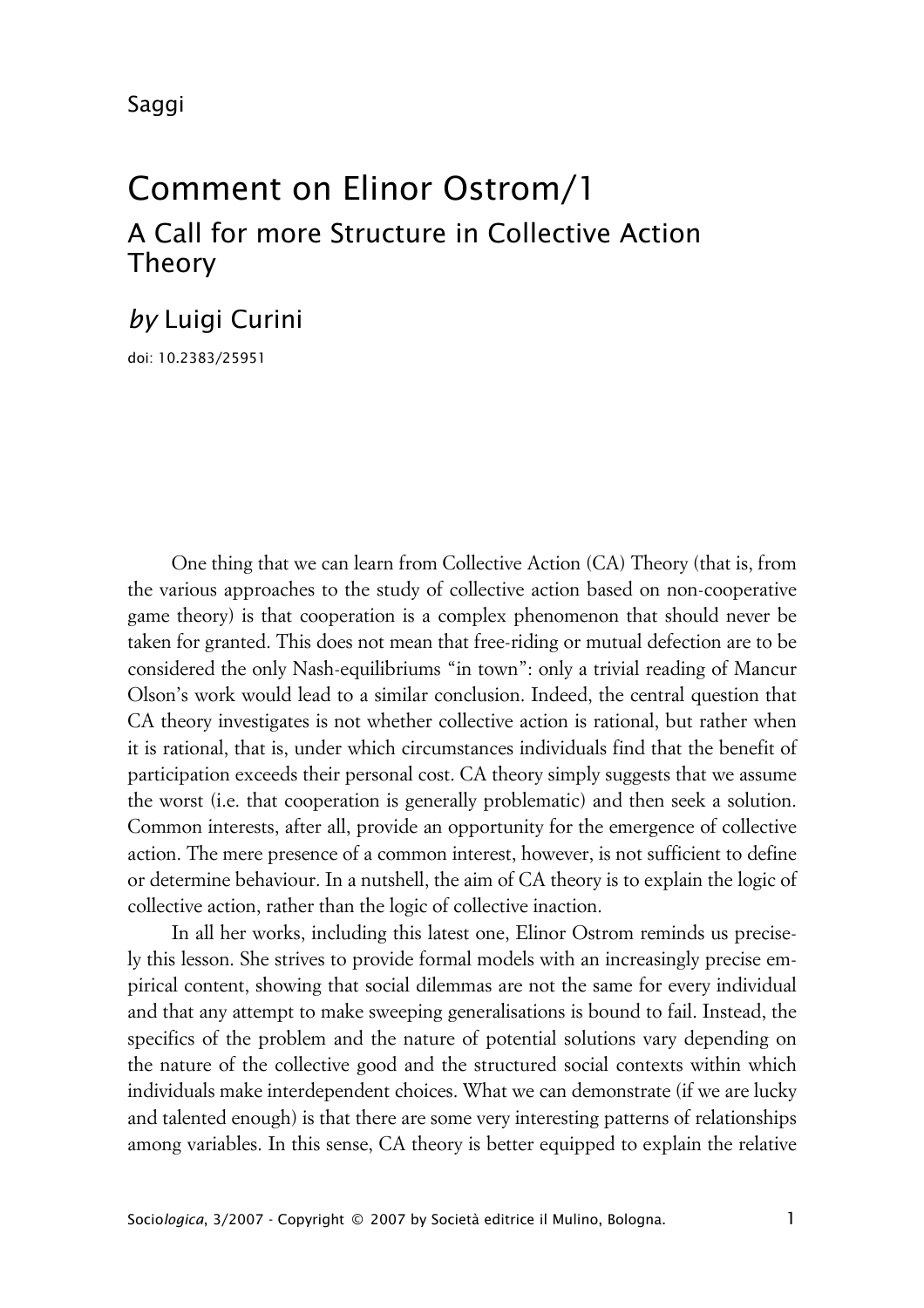change in the amount of participation rather than to forecast the exact number of participants in any given collective action situation. This is what a comparative static analysis is about.

"Governing the Commons" [1990], probably Ostrom's best-known book, proves this point in a stark way. In this classical work, she discusses several examples of resolution of common-resource problems at the local level (i.e., problems involving public goods that can be privately consumed and that, once consumed, disappear): from the case of a fishing community on the Turkish coast to the one of communal tenure in the meadows of the Swiss Alps or the one of an irrigation system in Sri Lanka. Some of these cases were highly successful, others were less so. The most striking feature of Ostrom's range of examples is their immense variety. Despite this variety, however, Ostrom is able to identify several common features that make the resolution of collective action dilemmas easier. These are: 1) An identifiable and stable group of potential participants. 2) Benefits of cooperation that are large enough to make it worth paying the costs of monitoring and enforcing cooperation rules. 3) Group members' ability to communicate with each another. This last feature makes the norms clear (everyone knows what the expected behaviour and the sanctions for cheaters are), it spreads information about the mechanisms for detecting cheating in an effective manner (thus building trust and removing the suspicion that, if an individual abides by the rules, the others may nevertheless get away with breaking them) and it enables the group to monitor the effectiveness of existing arrangements and thus to improve them. Quite interestingly, all these requirements look remarkably similar to those identified by game-theoretical models [Mailath and Samuelson 2006]. In this sense, starting from the same broad rational premises adopted by Garrett Hardin [1968], Ostrom reaches a less negative (and less univocal) conclusion: there is no such thing as an inevitable "Tragedy of the Commons" cursing the different communities around the world. This convinction is fostered precisely by a "more careful attention to how structural variables interact with one another", something she rightly stresses as being crucially necessary [Ostrom 2007].

This aspect is not just important for the theoretical refinement of a paradigm. "Developing a coherent theory of collective action" [*ibidem*] is also crucially important for its policy implications. Remaining with the common pool resources case, the most favoured solutions to their efficient management have been either to impose a governmental mechanism (usually by nationalising the resources in question) or else to privatise such resources. These two seemingly unrelated solutions actually share their underlying pessimism with regard to the possibility of self-governance, i.e. the possibility of solving collective action problems within loosely institutionalised contexts. On the contrary, Ostrom's works imply that both solutions may be ill-conceived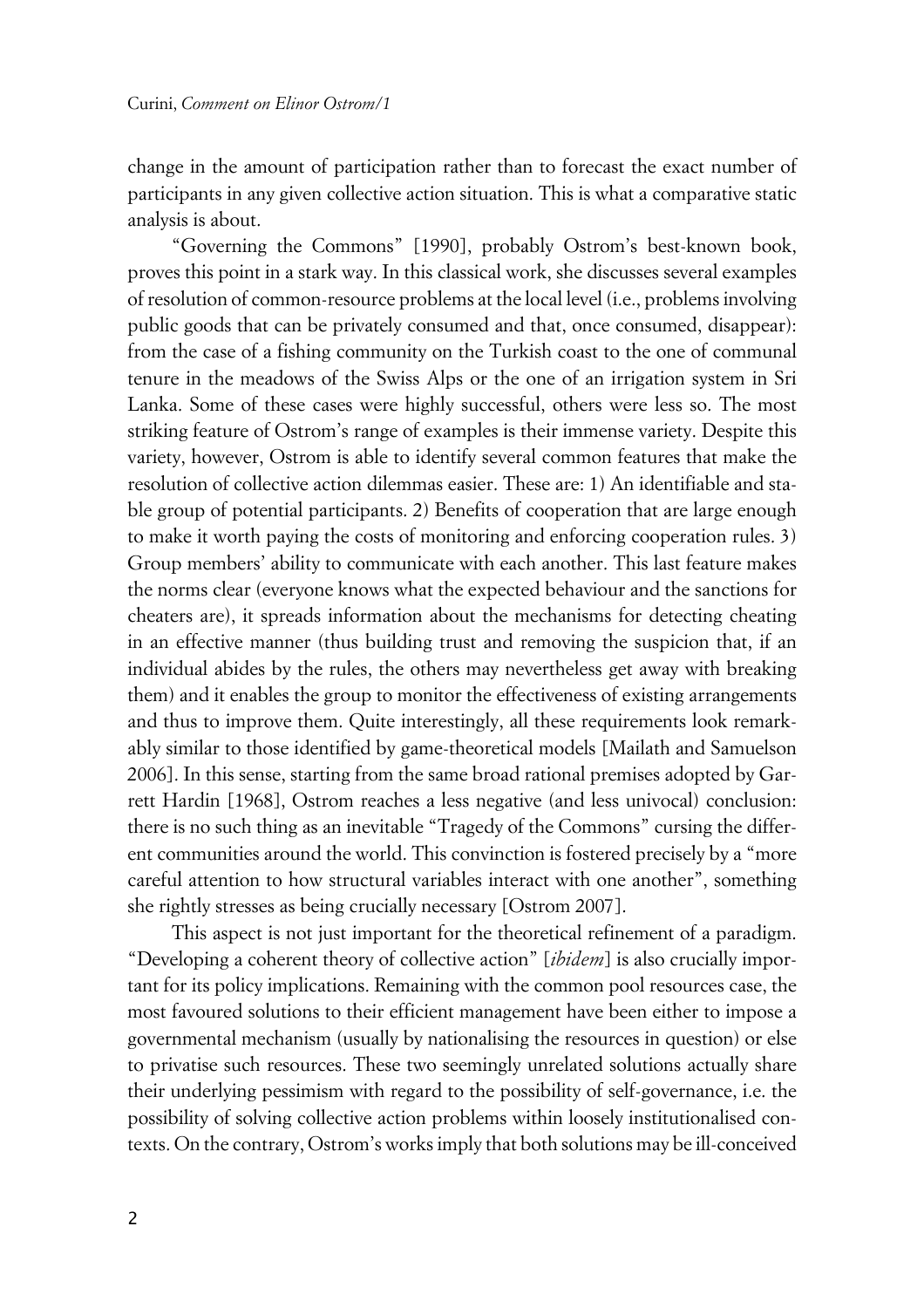public policies. Local institutional arrangements often produce better mechanisms for solving common pool resources: not recognising this point may have a deeply negative impact on the welfare of local communities [as the management of common land in Sub-Saharan Africa sadly demonstrates: Platteau 2000].

Summing up, Elinor Ostrom's remarkable findings have been reached having always as an implicit (when not explicit) referent CA theory. This is no coincidence. Indeed, CA theory addresses both the dilemma of collective action (i.e. what is the interest of all may be the self-interest of none) as well as its paradox (i.e. people do solve their dilemmas and rational people do participate in collective action), and Ostrom's works points exactly in the same direction. Critics of rational choice theories are usually sceptical that highly restrictive assumptions about rationality can carry CA theories very far. The most successful researches within the framework of CA theory, however, have generally adopted a three-step approach that proved quite flexible [Lichbach 1996]. Firstly, they use thin CA theories as a baseline model. Secondly, they determine the extent to which the phenomenon under investigation can be explained by such theories. Finally, they can decide to assume additional micro-assumptions about individual motivations to account for those aspects of the phenomenon that have remained unexplained. CA explanations, however, are supposed to be consistent with the core tenets of rational-actor theorising. In this sense, there is nothing in CA theory that commands that the objects of beliefs and preferences of actors should be always describable in individualistic terms. Therefore, it is perfectly in line with CA theory to assume that individuals may have preferences that are not only self-regarding (i.e. directed to improve one's own welfare), but also other-regarding (meaning that affecting the "states" experienced by someone else is part of an individual's motivations). Still, to explain behaviour, both other-regarding and self-regarding preferences must be transitive: when they are, the actions they motivate are rational in a strict sense. Thus, for example, the notion that altruism, or generous behaviour, is "irrational" is based on a needless fusion of rationality and self-regarding preferences [Bowles and Gintis 2006].

Besides, CA theory explanations (like all rational-choice explanations) do not underestimate the role of the structure. Indeed, in a rational-choice explanation of an action, an individual's choice is determined by the individual's rational preferences among feasible actions. Physical, biological, social, and psychological factors determine precisely which actions are feasible. Accordingly, any rational-choice explanations typically make reference to social constraints on the possible set of actions and to social facts that determine the consequences (as well as individual's beliefs about consequences) of these actions. When they don't do it, they are probably harming since the beginning their explanatory power. So Ostrom [2007] is (once again) right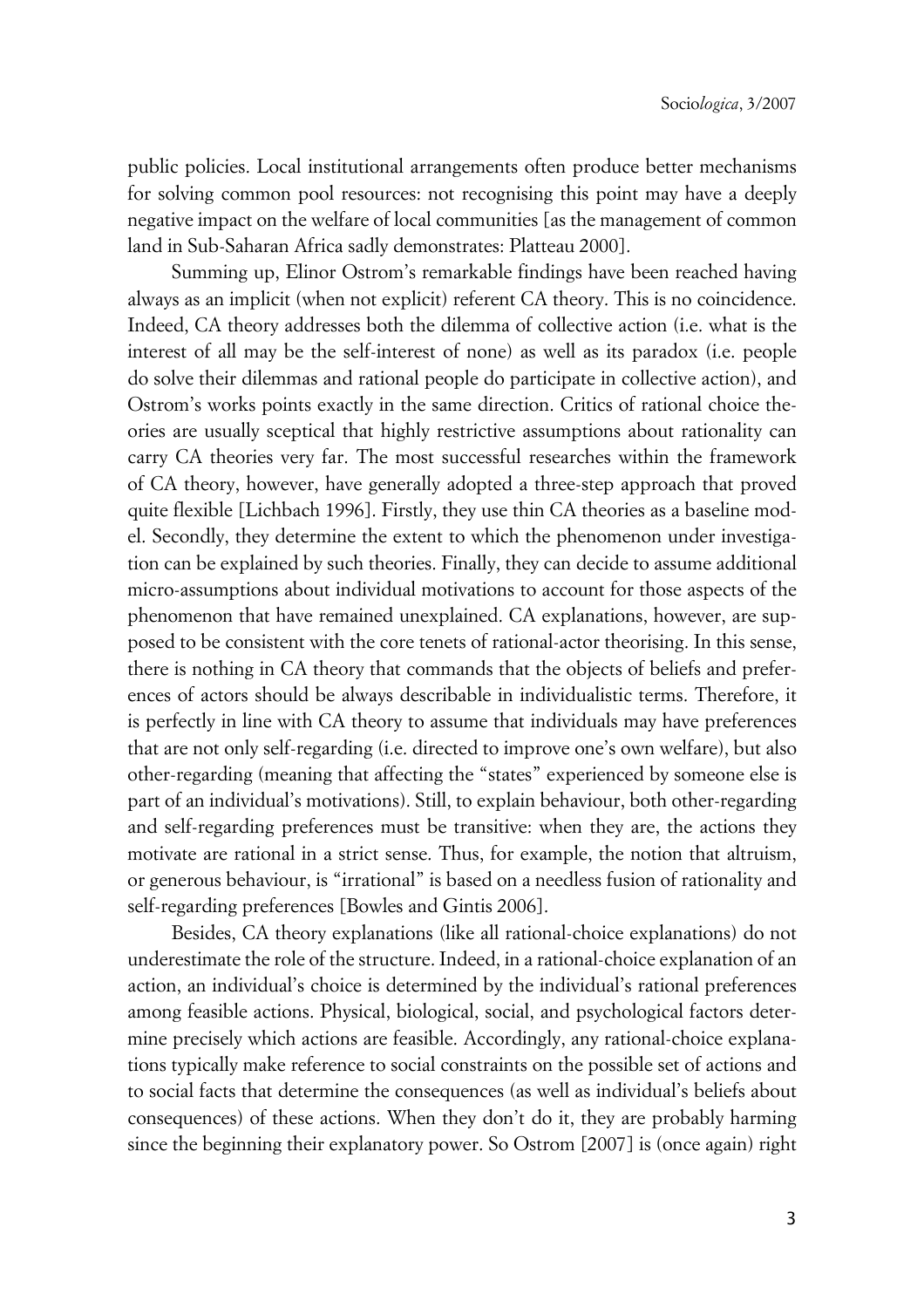when she writes that "rational choice model is largely dependent for its power of explanation on how the structure involved is modelled". Still, this does not necessarily imply that the preferences and beliefs of individuals are imputed or determined by the structure. Even in highly competitive environments like the Alchian's markets mentioned in Ostrom's essay, the psychology of the individuals, and not the structure, is what is eventually doing the explaining. Given selective pressures, it may not matter how astute each and every manager is, but the beliefs and motivations of managers do not become irrelevant [Hausman 1995]. After all, firms make the optimal choice among the alternatives they know about.

There are, of course, other models of human behaviour besides rational choice models (models based on behavioural game theory, on evolutionary game theory, as well as agent-based models) and each of them provides useful insights "for conducting formal analysis of human decisions in highly structured settings" [Ostrom 2007]. However, few other baseline models in the social sciences have proven as productive as the rational-actor model, especially when dealing with collective action problems. From this point of view, the theory of boundedly rational and norm-based human behaviour proposed by Ostrom in her latest essay [*ibidem*] should be seen, I think, as an urge for more structure in CA theory – that is, a CA theory that takes seriously into consideration the impact of social structure into the preference ordering and beliefs of actors – rather than a (soft) dismissal of CA theory as a paradigm for the study of collective action.

### **References**

Bowles S., and H. Gintis

2006 "The Evolutionary Basis of Collective Action." Pp. 951-967 in *The Oxford Handbook of Political Economy* edited by Barry R. Weingast and Donald A. Wittman. Oxford: Oxford University Press.

Lichbach, M.I.

1996 *The Cooperator's Dilemma*. Ann Arbor: University of Michigan Press.

Hardin, G.

1968 "The Tragedy of the Commons." *Science* 162: 1243-48.

Hausman, D.M.

1995 "Rational Choice and Social Theory: A Comment." *The Journal of Philosophy* 92: 96-102.

Mailath, G., and Samuelson, L.

2006 *Repeated Games and Reputations*. New York: Oxford University Press.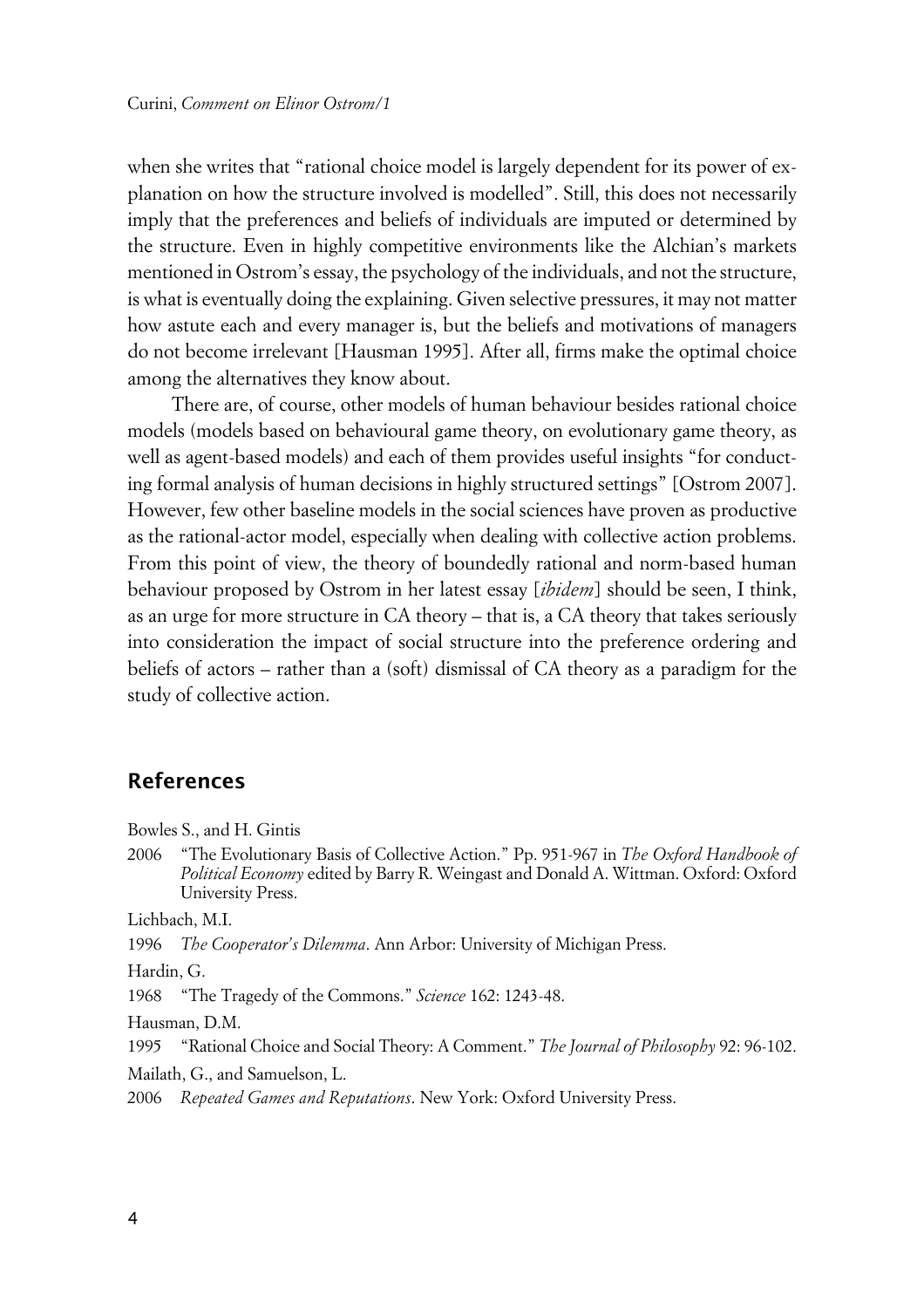#### Ostrom, E.

- 1990 *Governing the Commons: The Evolution of Institutions for Collective Action*. New York: Cambridge University Press.
- 2007 ["Collective Action and Local Development Processes"](http://www.sociologica.mulino.it/doi/10.2383/25950). *Sociologica* 3.

Platteau, J.P.

2000 *Institutions, Social Norms, and Economic Development*. Amsterdam: Harwood Academic Publishers.